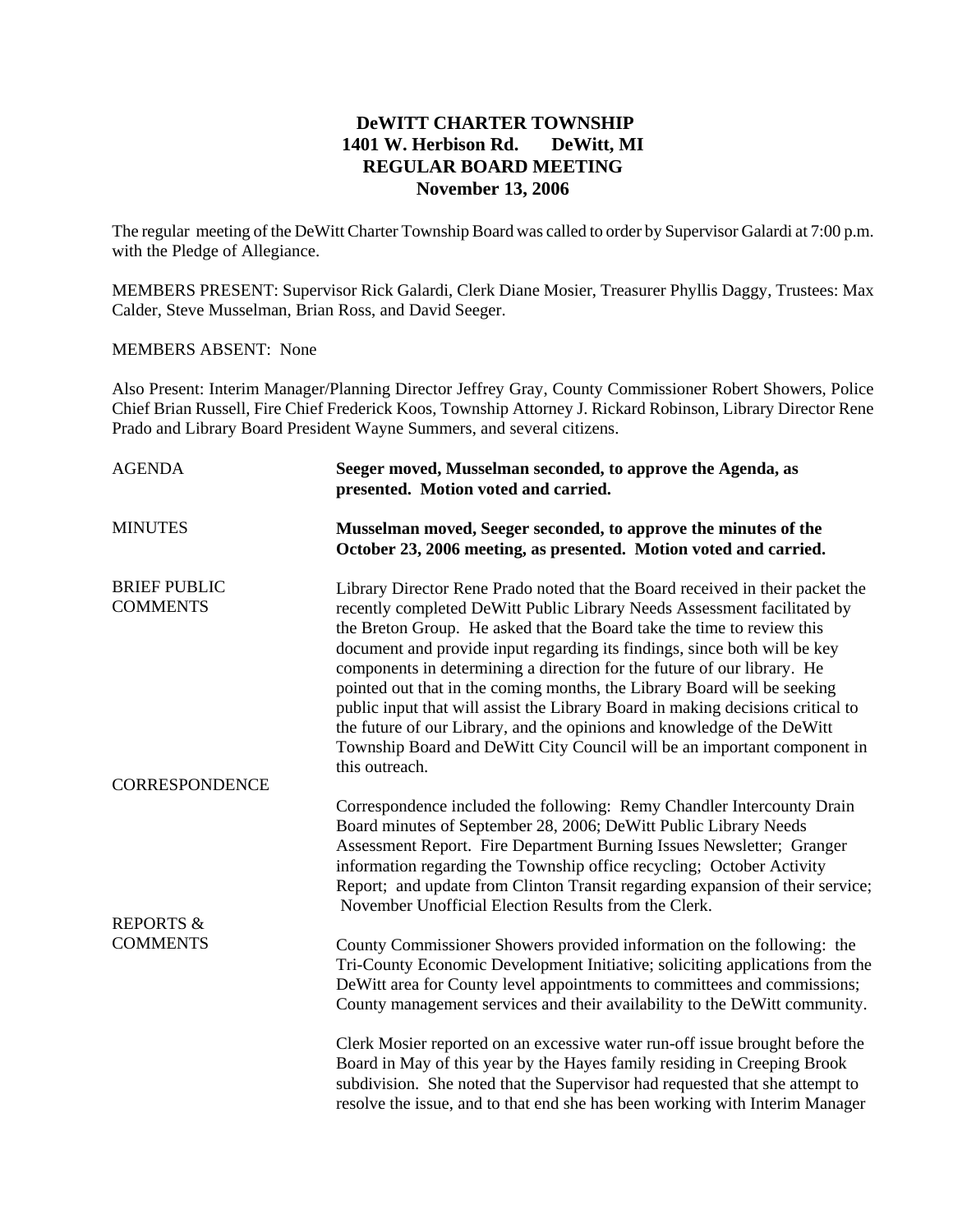| <b>Twp Board Minutes</b><br>November 13, 2006 Pg 2                                                  | Gray and Drain Commissioner Hanses. She reported that approximately two<br>months ago these three parties held a meeting with Tim Fedewa, developer of<br>the subdivision, and a verbal agreement was reached that the developer would<br>pay for the drainage improvement estimated in the \$8,000 range, and he<br>would work with the Drain Commissioner and his staff to get an approved<br>design. She reported that to date, Fedewa has not worked with the Drain<br>Commissioner and it now appears that Fedewa has gone back on his promise<br>to timely accomplish this work. Keeping in mind the goal to make the<br>drainage improvement prior to the spring rains, another meeting will be<br>scheduled with the Drain Commissioner to look at options available to<br>accomplish the goal without the voluntary participation of Fedewa. |  |
|-----------------------------------------------------------------------------------------------------|-------------------------------------------------------------------------------------------------------------------------------------------------------------------------------------------------------------------------------------------------------------------------------------------------------------------------------------------------------------------------------------------------------------------------------------------------------------------------------------------------------------------------------------------------------------------------------------------------------------------------------------------------------------------------------------------------------------------------------------------------------------------------------------------------------------------------------------------------------|--|
|                                                                                                     | Trustee Seeger reported on the recent Clinton County Township Officers<br>Association meeting. He also reported offering a Township facility for one of<br>the association's upcoming meetings.                                                                                                                                                                                                                                                                                                                                                                                                                                                                                                                                                                                                                                                       |  |
|                                                                                                     | Trustee Ross stated that he recently toured the southern Fire Station and feels<br>it is in need of some renovation.                                                                                                                                                                                                                                                                                                                                                                                                                                                                                                                                                                                                                                                                                                                                  |  |
|                                                                                                     | Interim Manager Gray reported the following: the most recently hired Officer<br>Rockford begins work tomorrow; Chief Russell is working with Attorney<br>Robinson on a Traffic Control Ordinance for the Arbor Meadows private<br>streets; November 9 <sup>th</sup> the Township hosted a meeting which was facilitated<br>by the Clinton County Road Commission with representatives of the<br>Michigan Economic Development Corporation (MDEC), numerous utilities<br>representatives; MDOT, and Auto Owners representatives, to explore grant<br>options available through MDEC for infrastructure improvements based on<br>job creation.                                                                                                                                                                                                          |  |
| <b>VOUCHERS</b>                                                                                     | Seeger moved, Calder seconded, to approve General Operating Fund<br>Vouchers 50892 - 50995 and Tax Fund Vouchers 6572 - 6584. Motion<br>voted and carried.                                                                                                                                                                                                                                                                                                                                                                                                                                                                                                                                                                                                                                                                                            |  |
| <b>UNFINISHED</b><br><b>BUSINESS</b><br><b>NEW BUSINESS</b><br>Determination of<br>Major/Minor Amdt | None.                                                                                                                                                                                                                                                                                                                                                                                                                                                                                                                                                                                                                                                                                                                                                                                                                                                 |  |
|                                                                                                     | Interim Manager/Planning Director Gray reviewed his staff report, dated<br>November 9, 2006, relative to the major/minor amendment determination for<br>Special Use Permit 02-990008, Calvary Baptist Church.                                                                                                                                                                                                                                                                                                                                                                                                                                                                                                                                                                                                                                         |  |
| Calvary Baptist Church                                                                              | The applicant was present and made no comment.                                                                                                                                                                                                                                                                                                                                                                                                                                                                                                                                                                                                                                                                                                                                                                                                        |  |
|                                                                                                     | Calder moved, Ross seconded, to concur with staff's findings that the<br>addition of a 40' x 40' equipment garage, as depicted in the information<br>submitted with the request, is a minor amendment to Special Use Permit<br>02-990008, which shall be noted on the original permit. Motion voted<br>and carried.                                                                                                                                                                                                                                                                                                                                                                                                                                                                                                                                   |  |
| Coleman/West Road<br>Properties                                                                     | Interim Manager Gray noted that the Board, at their last meeting, referred to<br>Attorney Robinson, petitions from the Coleman/West Road residents,<br>requesting termination of the Township's 425 Agreement with the City of<br>East Lansing. He explained that he, and a representative from Attorney<br>Robinson's office, attended two East Lansing City Council Meetings to hear<br>details of the proposed assessments to be levied on the Coleman/West Road<br>residents. He explained some options being considered by the East Lansing                                                                                                                                                                                                                                                                                                      |  |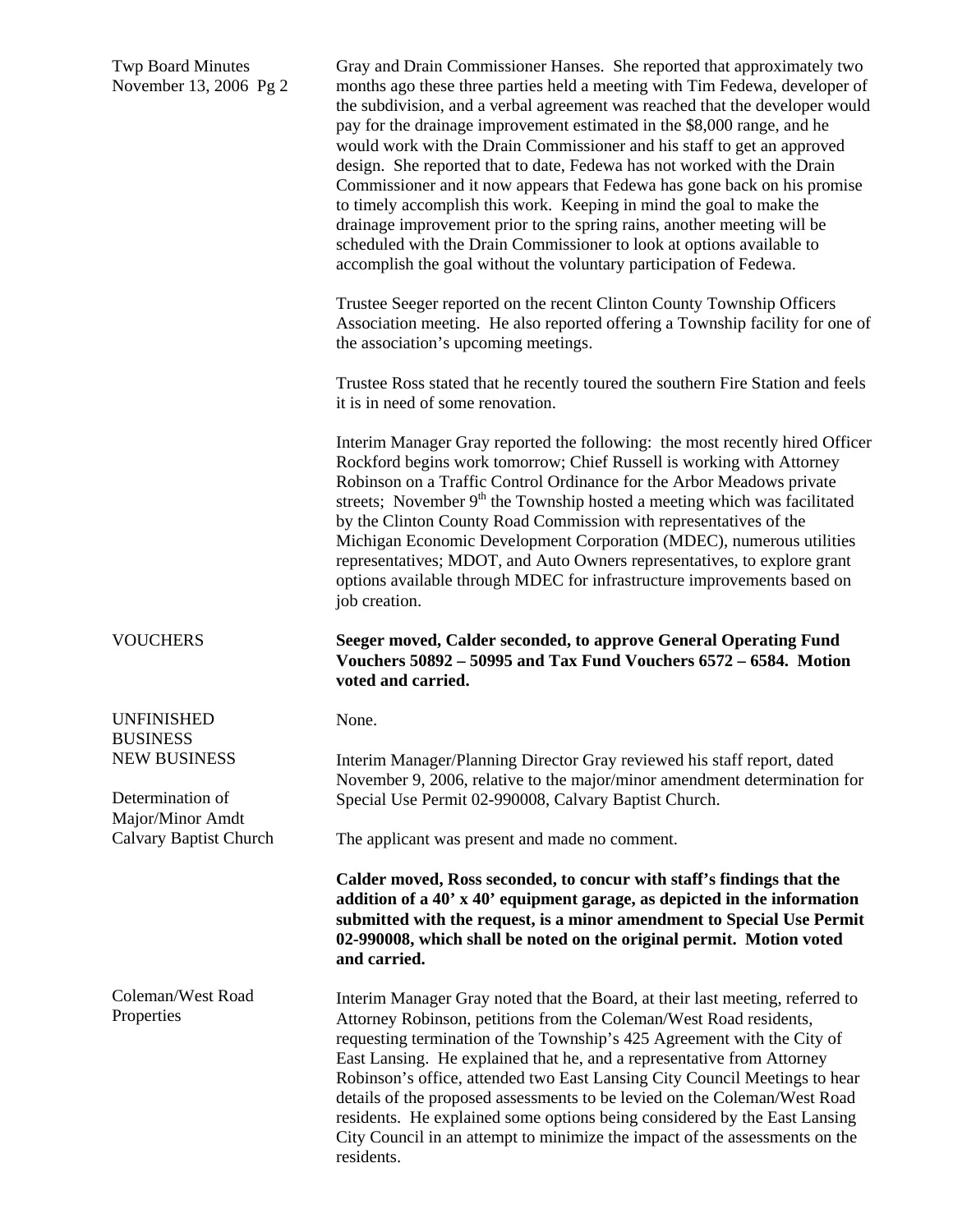He noted that at its November  $8<sup>th</sup>$  meeting, the East Lansing City Council accepted the assessment roll and has set a Public Hearing on the roll at the November  $21<sup>st</sup>$  meeting. He pointed out that currently, the assessment roll calculates to approximately 1.9 million dollars, which averages to about \$30,000 per acre of land. He also reported that he received an e-mail today from Ted Staton, East Lansing City Manager, which summarizes actions being considered by the East Lansing City Council. He provided a copy of the Staton e-mail to the Board members.

Attorney Robinson explained that Shane Bolley from his office attended the recent meetings of the East Lansing City Council. He stated that there is some confusion whether East Lansing is proposing all of the project costs as a special assessment, or whether some of those costs are included in a connection fee. He stated that East Lansing is attempting to lessen the impact on the individual property owners but the most that can be said is that they are deferring the payment of assessments, not the assessments themselves. He stated that once that roll is approved, the amount of the assessment will be a lien on the property, and the time for the taxpayer to appeal the assessment is very limited. He noted that in order to preserve their rights, the property owners must appear at the pubic hearing, they must protest, and then they must give notice of their intent under the East Lansing Code to proceed to challenge the assessment, then they will have 30 days after that to file with the Michigan Tax Tribunal. He stated that if the property owners miss any of these deadlines, they may loose their rights. He stated that it is up to the individual property owners to look at the assessments on their own property to determine whether the value that is allegedly added to their property at least equals, or is reasonably equal, to the amount of the assessment, and decide on their own whether they should invest in an appeal. He stated that certainly there will be some expert testimony, that the residents will have to pay for in the form of an appraisal, to determine the before and after value of their property.

Attorney Robinson stated that he does not see a roll for the Township, as an entity, in challenging what East Lansing is doing. He stated that there could be an argument that this project, as it is currently phrased, may violate the spirit of a portion of the 425 Agreement. He reviewed language from the agreement as it relates to public improvements and property owners.

Trustee Musselman initiated discussion regarding issues raised by the Coleman/West Road residents at the previous meeting, regarding whether the improvements were petitioned and the procedures followed by East Lansing in making these improvements.

Attorney Robinson stated that there have been various answers to various questions, which appears to often be a moving target. He pointed out that the City's Charter specifies procedures which are different than the statue the Township follows, and the City Council can decide to proceed with the improvements on its own, which it did in this instance. He explained that from the documents he has reviewed, there are actually two special assessment districts, and there may have been a petition for one district but not the other.

Clerk Mosier questioned whether the Attorney-Client Privileged communication from Robinson to the Board regarding the East Lansing 425 Amended Agreement Area should or should not be released to the public.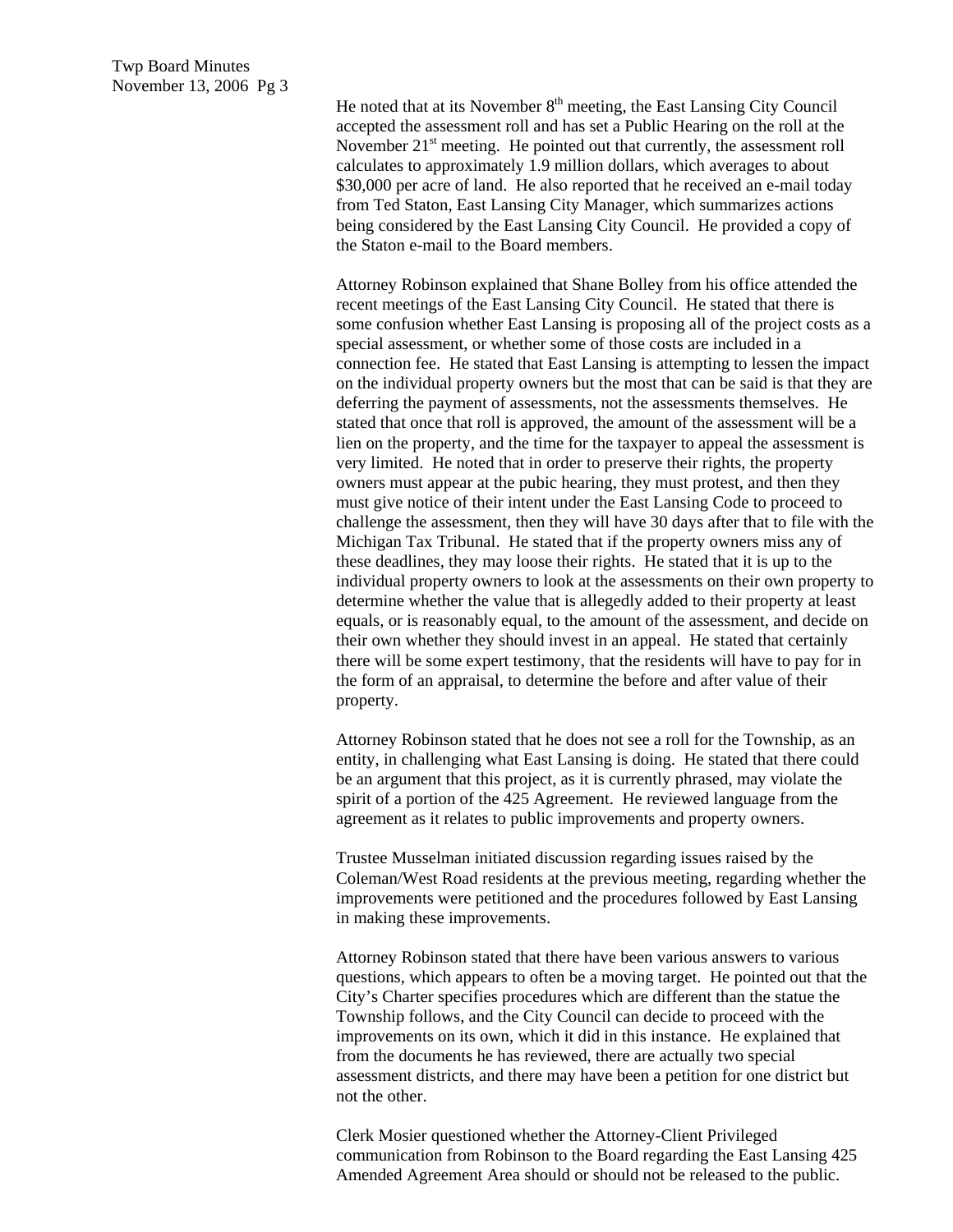November 13, 2006 Pg 4 Attorney Robinson stated that the Board can choose whether to release the letter as public information, but suggested that it not be released until after the City of East Lansing's public hearing on the matter which is scheduled for November  $21^{st}$ . He stated that the City will, presumably, confirm what the email from Manager Staton represents, an e-mail received today by the Township which includes new information. He noted that the e-mail appears to represent a departure from what has been said verbally in prior City Council meetings.

> Supervisor Galardi read aloud the e-mail received this date from East Lansing City Manager Ted Staton to Township Interim Manager Jeff Gray.

> Discussion questioned Staton's claim to increased property values because of said pubic improvements, and the basis for his claim "all property values will increase in value by at least the amount of the special assessment, in many cases the increase is double or triple the cost of the assessment."

Attorney Robinson stated that if he is interpreting Mr. Staton's e-mail correctly, it appears that he is representing the deferment of everything. The problem is, that the taxpayers only have a very short time to preserve their right to go to the Tax Tribunal and protest this assessment, and if they take the proposed "deferment," at some point the property will change ownership or use and when that happens the individual properties may or may not be worth an increased value equal to the assessment, and if they are not, he does not believe there will then be any recourse available to the property owners who relied on the increased value claim.

Residents asked what data is relied on to make these types of claims. Attorney Robinson stated that the residents will need to request this information from the City of East Lansing.

Mike Savoi, 6330 W. Cutler Road, stated that he previously lived and still owns 2773 Coleman Road. He asked if installation of utilities which are built to commercial standards is in the sprit of the 425 Agreement. He stated that he does not see how this is in line with the "needs and benefits of the residents" as called for in the 425 Agreement since their needs are certainly not commercial sized utilities. He asked that Attorney Robinson review again what will happen at the next meeting where a public hearing is scheduled on these assessments. He asked for clarification on whether the Township believes that East Lansing is violating the spirit of the 425 Agreement.

Attorney Robinson stated that the information Mr. Savoi wants regarding the assessment process is available from the City and the City must provide this information to property owners being assessed.

Several residents reported that they have requested information from the City on the process for assessing property owners and what the property owners need to do to appeal the assessment. They stated that they have been denied the information and some were told that the information would be available at the public hearing.

Supervisor Galardi asked that Attorney Robinson respond to the spirit of the 425 Agreement question that continues to come up.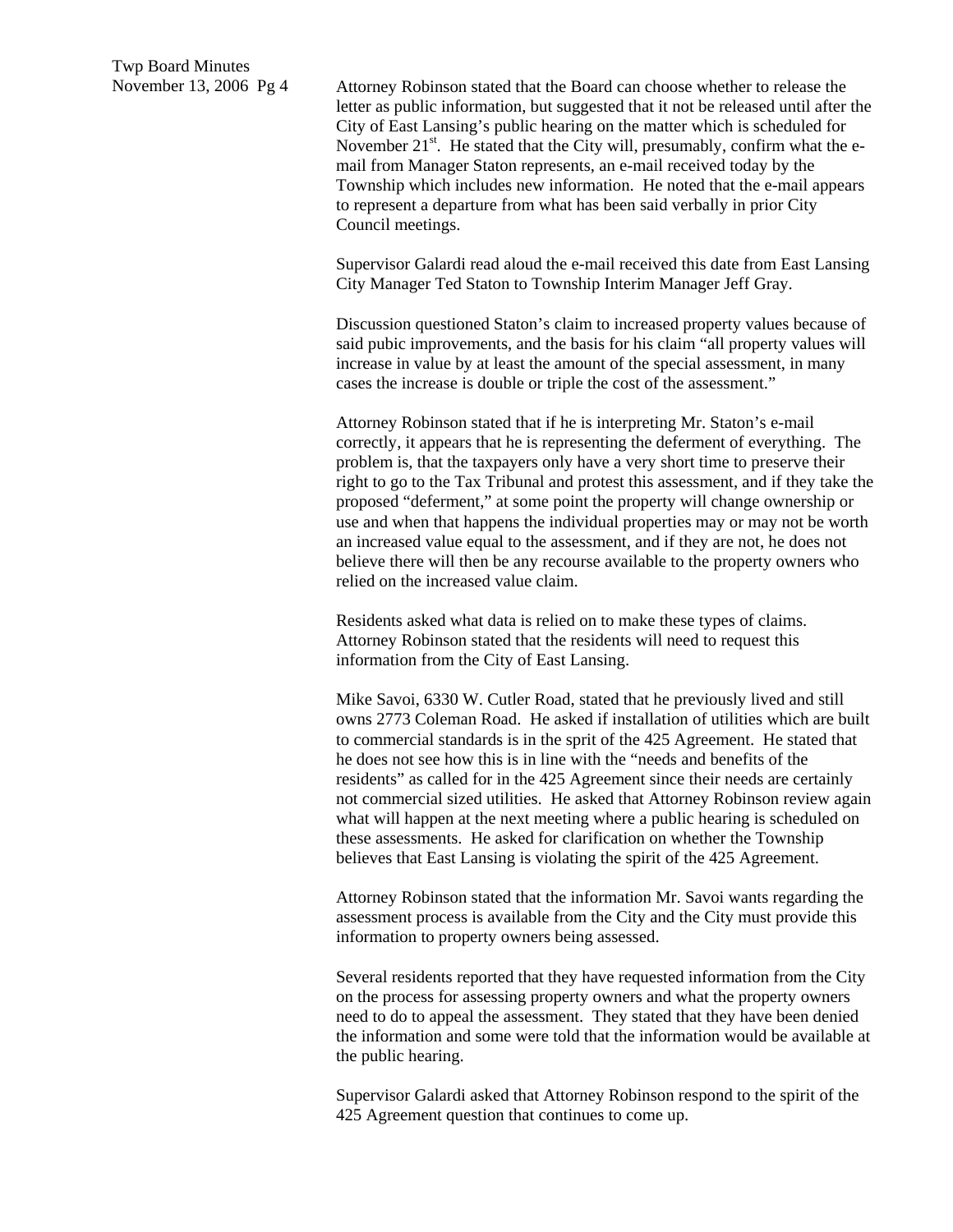November 13, 2006 Pg 5 Attorney Robinson stated that one of the things sometimes put in contracts is what the parties have in mind. The idea here was that the people coming into East Lansing by virtue of the fact that they were within the 425 district would not be forced to pay a lot of money for sanitary sewer, water, or new road construction, which was really planned for the commercial development that is now occurring with the extension of Coolidge Road and the commercial development you now see. He stated that if the folks in the district wanted the services, so be it, but the problem is that there is no mechanism in place for public input every time East Lansing wants to make infrastructure improvements. He stated that it is not his advice to the Township to proceed with any action that would claim a breach of the agreement at this time.

> Savoi also raised questions regarding Act 51 monies and which property owners will qualify for deferment. He was directed to the City of East Lansing to get answers to his questions. He also questioned what is primary, East Lansing ordinances, or the 425 Agreement. He questioned whether the residents can refer to the 425 Agreement to protect their rights.

Attorney Robinson explained that the property owners are not a party to the 425 Agreement, the Township made the agreement with the City of East Lansing.

Lois Garcia, 16825 West Road, stated that there are some serious regularizes here, and as he sees it the City has violated their own charter here, and the residents don't know who to go to here to help them.

Supervisor Galardi stated that Attorney Robinson has encouraged the property owners in the 425 area to know and exercise their rights and also to seek their own representation, either individually or as a group. He cautioned those present that they have come to the DeWitt Township Board as residents of a neighboring municipality and we are limited in our ability to assist residents of a neighboring municipality. He noted that we have addressed our attorney's opinion regarding their petitions to terminate the 425 Agreement.

Garcia requested that the Township send a letter to East Lansing regarding the spirit of the 425 Agreement.

Ted Roudebush, 2839 Coleman Road, stated that he purchased two acres in DeWitt Township back in 1996 and paid \$45,000. He stated that the assessment figure provided by East Lansing is \$85,000, or double what he originally paid for the property less than ten years ago. He stated that there is no justification for the amount of this assessment in his mind. He stated that he has seen an unsigned and undated contract with the City of East Lansing and Kesler, for work that has already been done with no executed contract. He stated that there was no public bid, the work was done without an executed contract, and now there will be a public hearing on the assessment process. He stated that the City of East Lansing expects that he must follow a process to protest, but they have not followed any process in the entire project. He stated that he believes DeWitt Township should give the residents of Coleman and West Road free legal representation. He asked for information as to whether he can go to the Michigan State Police to put the City of East Lansing officials under investigation. He asked who makes sure the City officials follow the City Charter.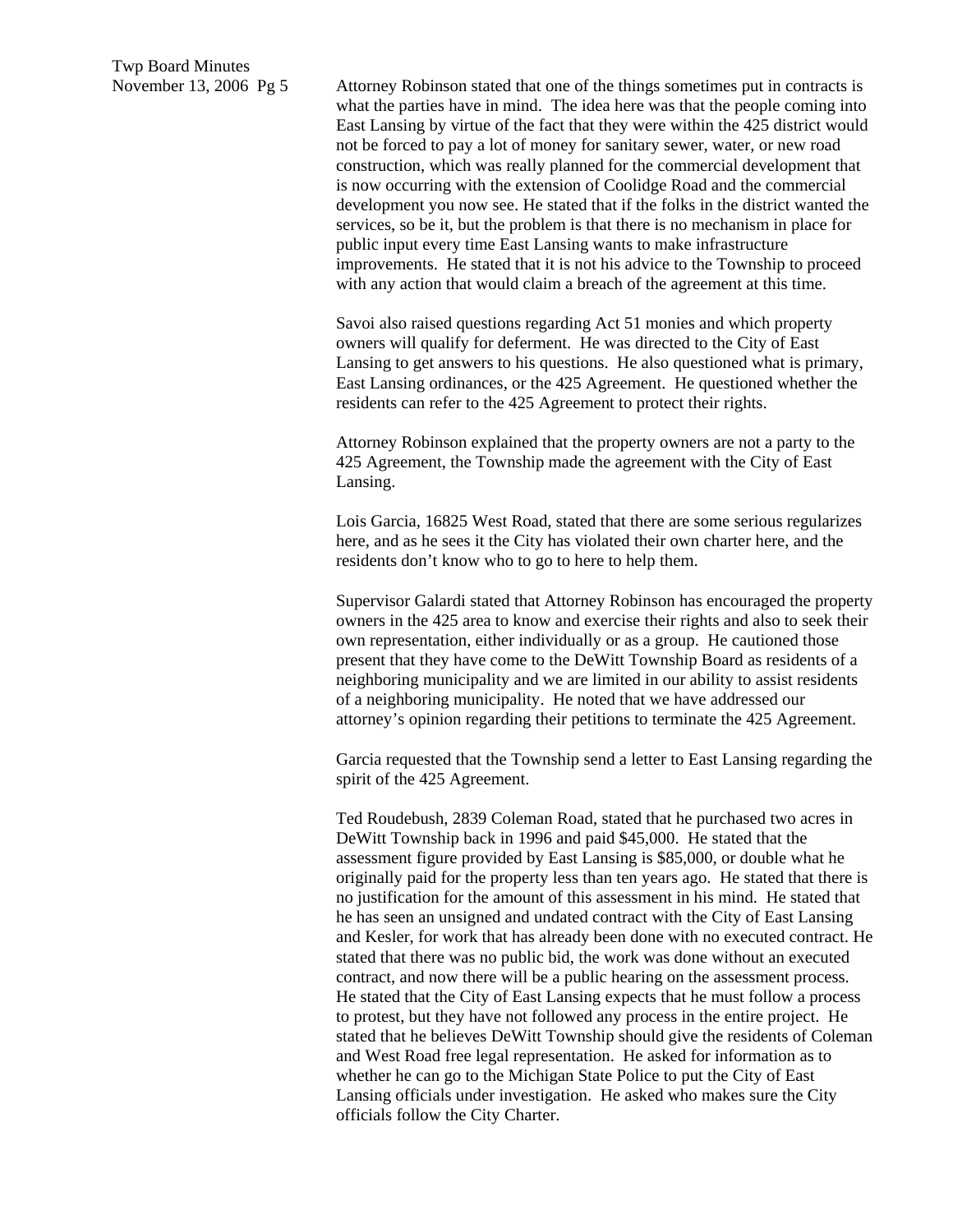November 13, 2006 Pg 6 Supervisor Galardi stated that the Township cannot provide legal representation to residents of the City of East Lansing. He explained that the 425 Agreement was entered into to provide some protections to residents in the

> agreement area, and without the agreement the property would have been annexed, with no protections, and the Coleman/West Road property would have simply been annexed.

Attorney Robinson stated that he cannot emphasize enough that time is an issue here since the residents will loose their rights if they do respond immediately. He stated that the residents should seek private council, and his office will provide, free of charge, a copy of all documents that they have received from East Lansing. He stated that this is where the residents should focus their efforts now, to protect their rights.

Shawn Roudebush, 2839 Coleman Road, asked whether an appraiser will be of benefit to them.

Attorney Robinson stated that when property owners go to the State Tax Tribunal, they have the burden of proof to determine whether a benefit added to the property approximates the amount of the special assessment, and an appraiser will address this issue.

Trustee Ross summarized what he heard as follows: in order for the property owners to preserve their rights to appeal, they must appear at the November  $21<sup>st</sup>$  hearing, object or protest publicly, then object in writing to the City, and then challenge the assessment at the Tax Tribunal, all these steps having deadlines.

Jerry Dalman, 3317 West Road, and property owner of 2900 Coleman Road, stated that three Coleman Road/West Road property owners have attempted to get information about the assessment process and appeal from the East Lansing City Assessor. They have been told that this information will be provided at the public hearing, which is too late. She explained that she feels that East Lansing edits their minutes and she fears that the names of those who protest will not appear in the public record. She stated that they have a written petition, signed by the Coleman Road/West Road residents, that they protest the assessments, and that they enjoin the collection of this assessment per the East Lansing City Charter, which will be presented to the City within 15 days of the public hearing. She stated that they want to follow the rules, if they can get enough information to understand the rules, however, East Lansing does not follow anything. She asked what it will take for the Township to determine that the City of East Lansing has breached the 425 Agreement.

Attorney Robinson stated that the questions is too open ended to answer.

Sandy Roudebush, 2413 Montego, stated that she went to talk to East Lansing Assessor Johnson, that he was not there, but his receptionist gave him the message and Johnson then called her. He told her that he did not have anything to give her regarding protesting the assessment, but when it was time, at the public hearing, the City would provide written information regarding how to protest the assessment.

Ray Drouin stated that his sister lives on West Road. He stated that he went to the Assessor's office, talked to Bob Johnson, and he asked for written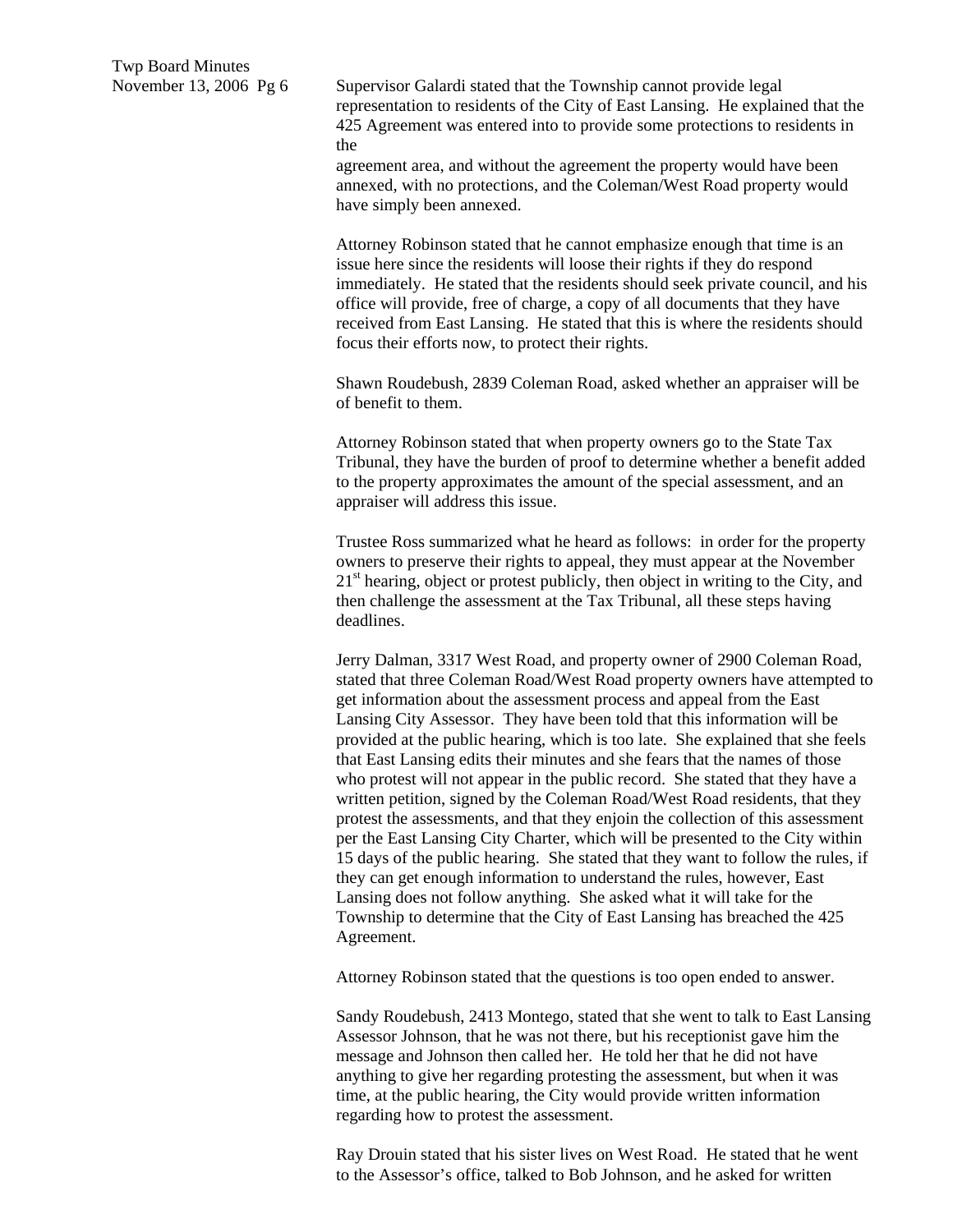Twp Board Minutes November 13, 2006 Pg 7

Status Update-Feldpausch Land Division

information regarding the assessment and the assessment protest process. He stated that he was told it would be provided at the meeting.

Supervisor Galardi explained that the Township has received a written opinion from Attorney Robinson regarding the Feldpausch land division, prompted by the written opinion of Maynard Dyer, Director, Office of Land Survey and Remonumentation, Michigan Department of Labor and Economic Growth.

Supervisor Galardi stated that the correspondence is considered attorneyclient privileged, however, both he and Attorney Robinson do not believe that confidentiality is paramount here, and unless the Board disagrees, the document should now be considered public and it will be mailed to each property owner in Willow Creek Farms.

Attorney Robinson stated that this opinion is lengthy, since it discusses the Stelo case and other relative Attorney General opinions. He summarized the contents of his written opinion. He stated that in his opinion, one too many divisions was permitted, whereas the Dyer opinion is that three too many divisions were permitted. He explained that the difference in the opinion is the interpretation of a particular provision of the land division act which is addressed in the written opinion he provided. He stated that the fact remains that although he agrees that one too many divisions were allowed, he does not agree with the Dyer opinion. He pointed out that although Attorney General opinions are of some weight as they relate to State agencies and State employees, but the courts are not bound by Attorney General's opinions.

Attorney Robinson pointed out that in a portion of his written opinion, he attempts to point out both similarities and differences in the comparison between the Stelo case and the Feldpausch land division. He pointed out that a major difference here is that Mr. Feldpausch relied on the opinion he received from the Township, to his detriment, he spent money in reliance on that, and that is not the fact in the Stelo case. He stated that he concludes in the written opinion by stating that he does not really know what a court will do in this instance, since there are good arguments on both sides of the question, but it is an issue that must be resolved and the only way he sees to get resolution is through the courts.

There was lengthy discussion, which included Kevin Coveart (Willow Creek Farms Property Owners Association President) regarding the Feldpausch land division and the number of parcels approved. Attorney Robinson noted that he has discussed this issue with Maynard Dyer, and that they simply have a difference in their interpretation of the statute.

Coveart, 3760 Mulberry, asked if the developer asked DeWitt Township for assistance in laying out the land division? Did DeWitt Township provided Mr. Feldpausch assistance? He stated that the Township's web site states that staff will provide guidance on land divisions. He also raised an issue regarding whether Mr. Feldpausch misled or withheld information from the Board of Appeals.

Interim Manager Gray stated that the Township did not make the drawing, they advised Mr. Feldpausch as to what local zoning ordinance permitted for lot sizes and width-to-depth ratios. He explained that typically, applicants will bring in drawings or sketches, which staff will often review sketch drawings before an application is submitted. He stated that we informally reviewed several drawings prior to Feldpausch submitting their application,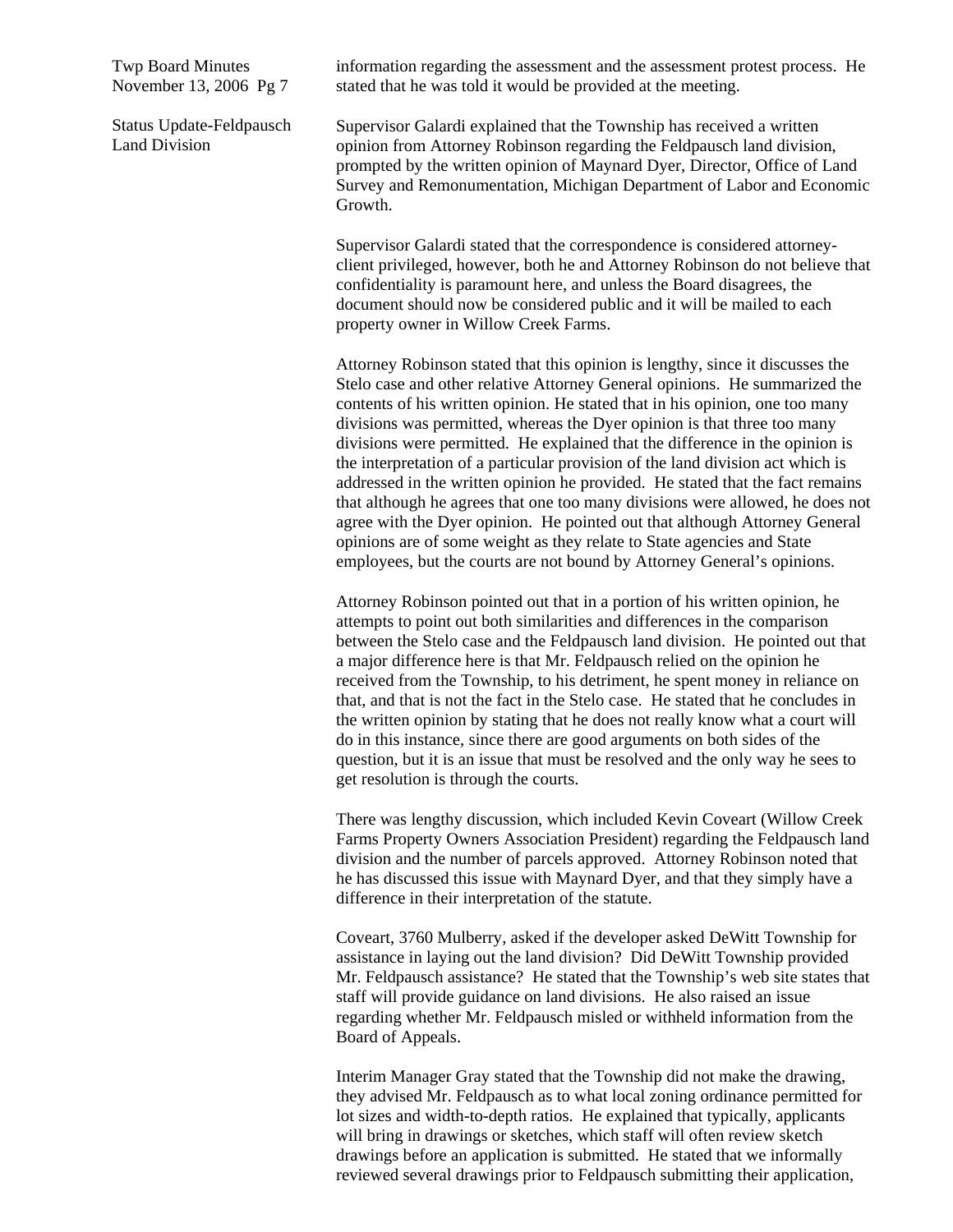Twp Board Minutes November 13, 2006 Pg 8 Set Public Hearing Country Walk Streetlighting Dist. Resolution 061171 Consulting Firs Services Manager Search PUBLIC COMMENT and as he recalls, all of the drawings were prepared by Trinity Engineering. He noted that those drawings were received after the Zoning Board of Appeals where the Feldpausch variance was considered. Copies of the attorney's written opinion were provided to Coveart and Feldpausch. Supervisor Galardi assured those present that the Attorney will be mailing the opinion to all property owners within Willow Creek Farms. Residents were also advised that questions or information not available tonight can be obtained in the Township office were files are available. Trustee Calder asked what will be done now, since we know a mistake was made. Does the Township have an obligation to correct the mistake? Attorney Robinson stated that we agree that an error was made on the granting of one parcel. He stated that what he suspects will happen is that Mr. Feldpausch will bring an action against the Township and possibly the State of Michigan to determine what his rights are. Attorney Robinson stated that he is assuming that Mr. Feldpausch will want some assurance that when he sells lots, they are valid lots. Attorney Robinson explained that Michigan courts have gone both ways in deciding whether someone who has acted in reliance on what a municipality did, even if the municipality made a mistake. He pointed out that this is not easy stuff. Meridyth Hill, 3740 Mulberry Lane, asked what will happen during this time of uncertainty? How will prospective buyers know that a situation exists. Attorney Robinson stated that he believes a court will make a decision quickly in this matter. He explained that in order to more forward, he believes the developer will need to ask for a court opinion quickly. Coveart asked if all this means that the entire land division is invalid. Attorney Robinson stated that the answer is "not necessarily." Coveart stated that the residents of Willow Creek Farms want to be on record stating they are not opposed to this development, and they are not trying to block development of this property. Supervisor Galardi offered Pat Feldpausch the opportunity to speak, and he declined the offer. **Seeger moved, Mosier seconded, to adopt Resolution 061171, setting a Public Hearing on the creation of a streetlighting district and assessment roll for Country Walk Estates for November 27, 2006, at 7:00 p.m. AYES: Daggy, Ross, Calder, Mosier, Galardi, Seeger, Musselman NAYS:** None **Motion carried. Ross moved, Daggy seconded, to authorize the Supervisor and Clerk to discuss with, and engage the services of Hiring Solutions/Varnum Consulting, as shown within their written proposal, for the purpose of assisting the Board with the Township Manager search and hiring process. Motion voted and carried.**  Kevin Coveart provided a written statement and pictures which he requested

by added to the official record of the meeting. Said request is honored and